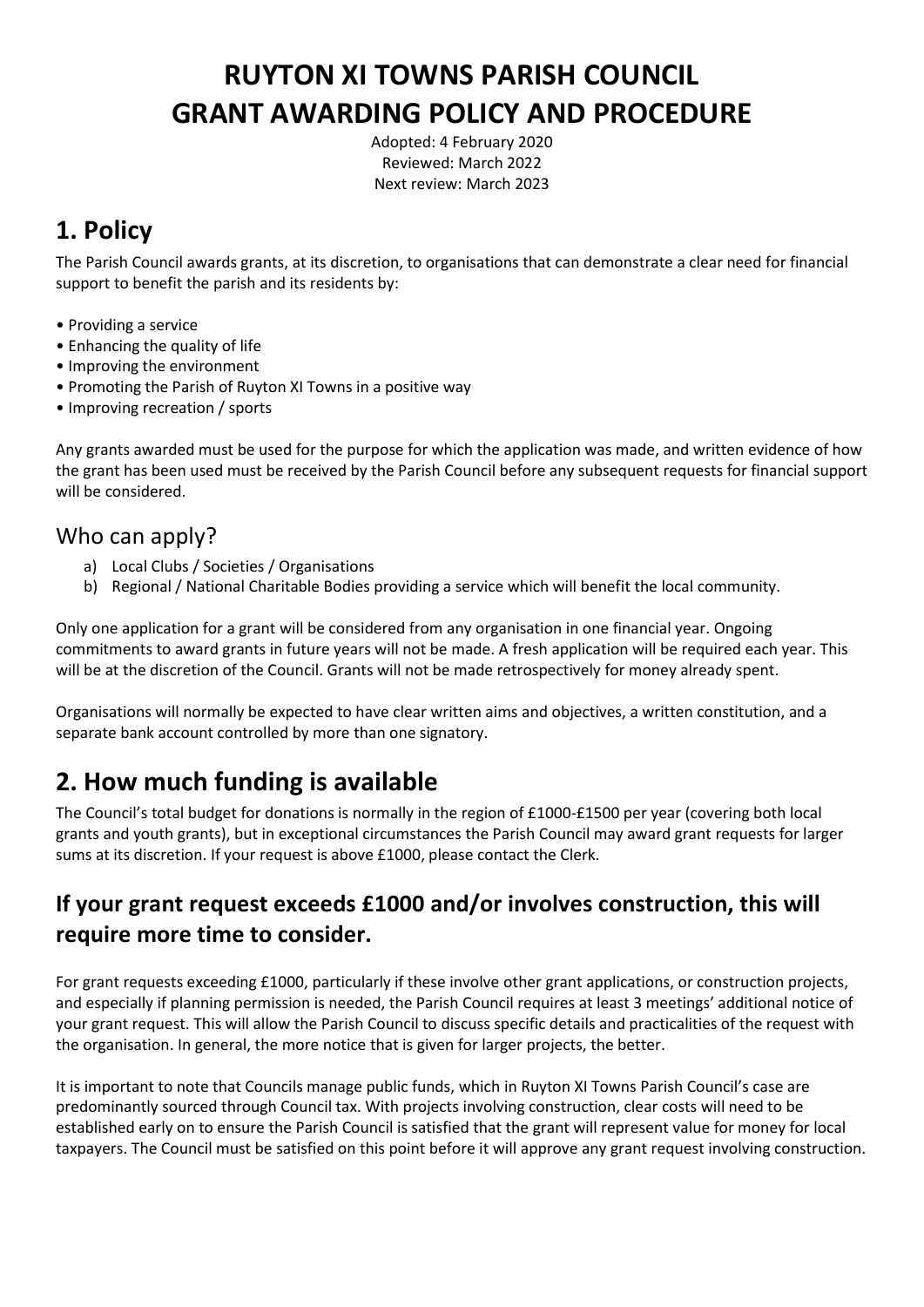# **3. Application Procedure**

### When to apply?

Normal applications can be made at any time during the year but must be received by the Clerk **before the end of January (please see point 2 above if you are submitting a larger grant request).**

All grants submitted are accumulated and considered annually at the February meeting of the Parish Council.

#### How to apply?

• Complete the Grant Application Form

• Submit the completed application form **AND** a copy of the most recent year end accounts to the clerk **before end of January.** 

• Send applications by email to: [parishclerk@ruytonxitownsparishcouncil.org.uk](mailto:parishclerk@ruytonxitownsparishcouncil.org.uk) or by post to: 11 High Fawr Close, Oswestry, SY11 1TE

### **4. Assessment Procedure**

The Parish Council will consider all applications at its February meeting, and will inform all applicants of the outcome of their application as soon as possible after the meeting.

Each application will be assessed on its own merits. However, to ensure as fair a distribution as possible of available funds, the Parish Council will take into account the amount and frequency of any previous awards, and how many people within the Parish will be positively impacted by the project. Due account may also be taken of the extent to which funding has been sought or secured from other sources or fundraising activities.

The Parish Council may make the award of any grant subject to such additional conditions and requirements as it considers appropriate. The Parish Council reserves the right to refuse any grant application which it considers to be inappropriate or against the objectives of the council.

# **5. Successful Applications**

All applicants will be informed of the outcome of their application as soon as possible following the February Council meeting. If your application has been successful, the clerk will liaise with you regarding payment of grant funding.

Any grants awarded must only be used for the purpose stated on the application form. Written evidence of how the grant has been used must be received by the Parish Council within 12 months of the grant being awarded. No subsequent requests for financial support will be considered until such evidence has been received.

If the organisation is unable to use the grant awarded, or any part of it, for the purpose stated in the application, then all monies, or unexpended part of such monies must be returned to the Parish Council. Where equipment is gifted to an organisation, the Parish Council requires that it be insured and maintained at the expense of the organisation that has applied for grant funding. The Parish Council takes no responsibility for the maintenance or condition of any such gifted equipment.

If you have any further queries regarding this policy or grant applications, please don't hesitate to contact the Parish Council Clerk.

Email: [parishclerk@ruytonxitownsparishcouncil.org.uk](mailto:parishclerk@ruytonxitownsparishcouncil.org.uk) Address: 11 High Fawr Close, Oswestry, SY11 1TE Tel: 01691 674742